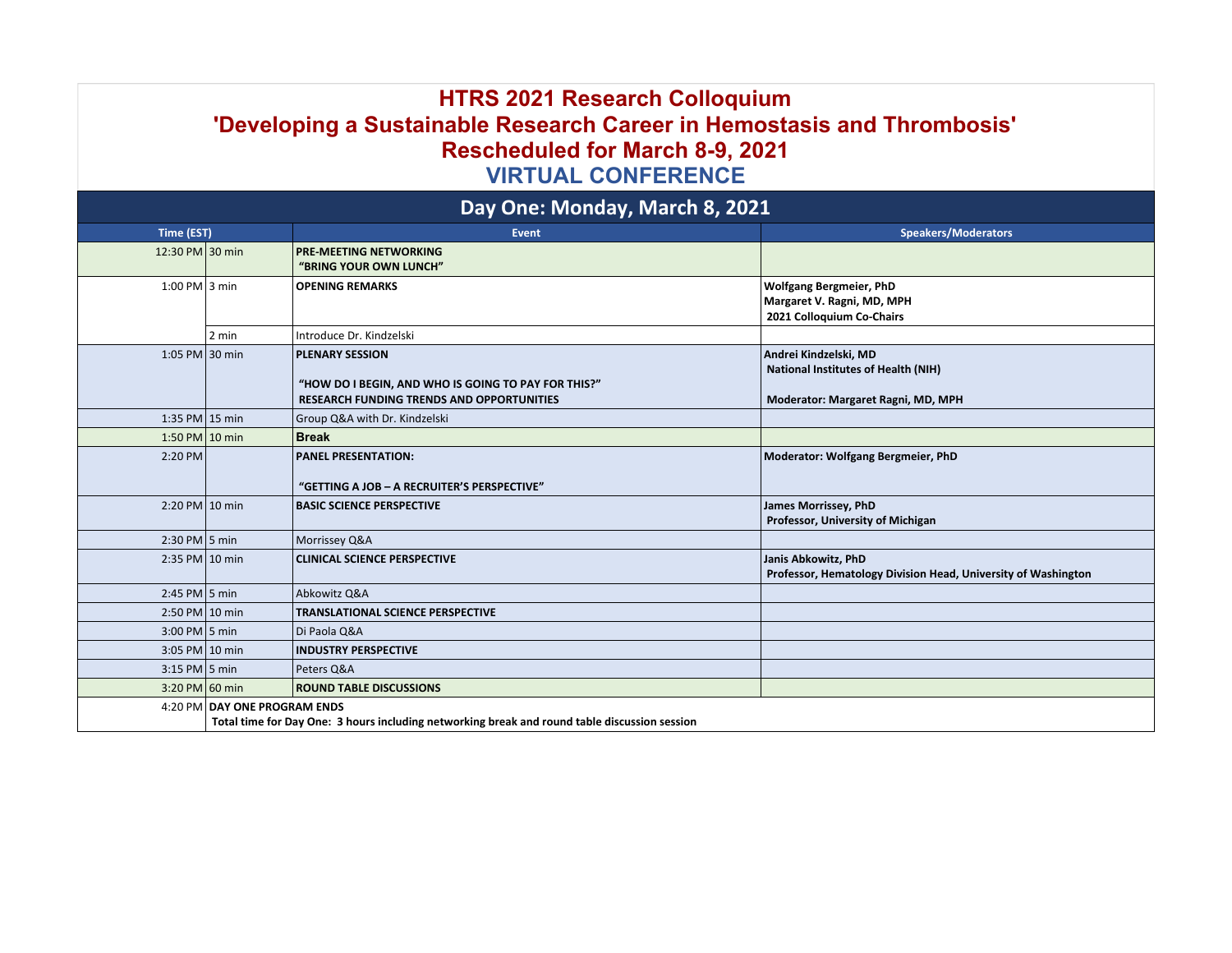## **HTRS 2021 Research Colloquium 'Developing a Sustainable Research Career in Hemostasis and Thrombosis' Rescheduled for March 8-9, 2021 VIRTUAL CONFERENCE**

| Day Two: Tuesday, March 9, 2021 |       |                                                                                                                  |                                                                                                                                                                                                                           |  |  |
|---------------------------------|-------|------------------------------------------------------------------------------------------------------------------|---------------------------------------------------------------------------------------------------------------------------------------------------------------------------------------------------------------------------|--|--|
| Time (EST)                      |       | <b>Event</b>                                                                                                     | <b>Moderators/Speakers</b>                                                                                                                                                                                                |  |  |
| 12:30 PM 30 min                 |       | <b>PRE-MEETING NETWORKING</b><br>"BRING YOUR OWN LUNCH"                                                          |                                                                                                                                                                                                                           |  |  |
| $1:00$ PM 3 min                 |       | <b>DAY TWO - OPENING REMARKS</b>                                                                                 | Ming Y. Lim, MD/MBBCH, MSCr<br>Joshua Muia, PhD                                                                                                                                                                           |  |  |
|                                 | 2 min | Introduce Dr. Gladwin                                                                                            |                                                                                                                                                                                                                           |  |  |
| 1:05 PM 30 min                  |       | <b>PLENARY SESSION</b><br>"CRITICAL STEPS FOR A SUCCESSFUL CAREER IN ACADEMIC MEDICINE"                          | Mark T. Gladwin, M.D.<br>Jack D. Myers Distinguished Professor and Chair<br><b>Chairman of the Department of Medicine</b><br>UPMC and the University of Pittsburgh School of Medicine<br>Moderator: Mary Cushman, MD, MSc |  |  |
| 1:35 PM 15 min                  |       | Group Q&A with Dr. Gladwin                                                                                       |                                                                                                                                                                                                                           |  |  |
| 1:50 PM 20 min                  |       | <b>BREAKOUT SESSION 1:</b><br>"PRACTICAL TOOLS EVERYONE NEEDS TO ADVANCE THEIR CAREERS"                          |                                                                                                                                                                                                                           |  |  |
|                                 |       | Room 1:<br>"Speak Up: Giving Effective Presentations"                                                            | <b>Discussion Leader:</b><br>Alisa S. Wolberg, PhD                                                                                                                                                                        |  |  |
|                                 |       | Room 2:<br>"Managing the K-to-R Transition: What to Do If You Don't Get a K-Award"                               | <b>Discussion Leader:</b><br>Nigel Key, MB, ChB, FRCP                                                                                                                                                                     |  |  |
|                                 |       | Room 3:<br>"From Good Idea to Submitted Grant"                                                                   | <b>Discussion Leader:</b><br><b>Gowthami Arepally, MD</b>                                                                                                                                                                 |  |  |
|                                 |       | Room 4:<br>"Begin Again: Jump Start Your Research Career After a Break"                                          | <b>Discussion Leader:</b><br>Menaka Pai, BSc, MSc, MD, FRCPC                                                                                                                                                              |  |  |
| $2:10$ PM 20 min                |       | <b>"GET UP AND STRETCH" BREAK</b><br>$-OR-$<br><b>MEET-WITH-A-MENTOR SESSIONS</b><br>$-OR-$<br><b>NETWORKING</b> |                                                                                                                                                                                                                           |  |  |